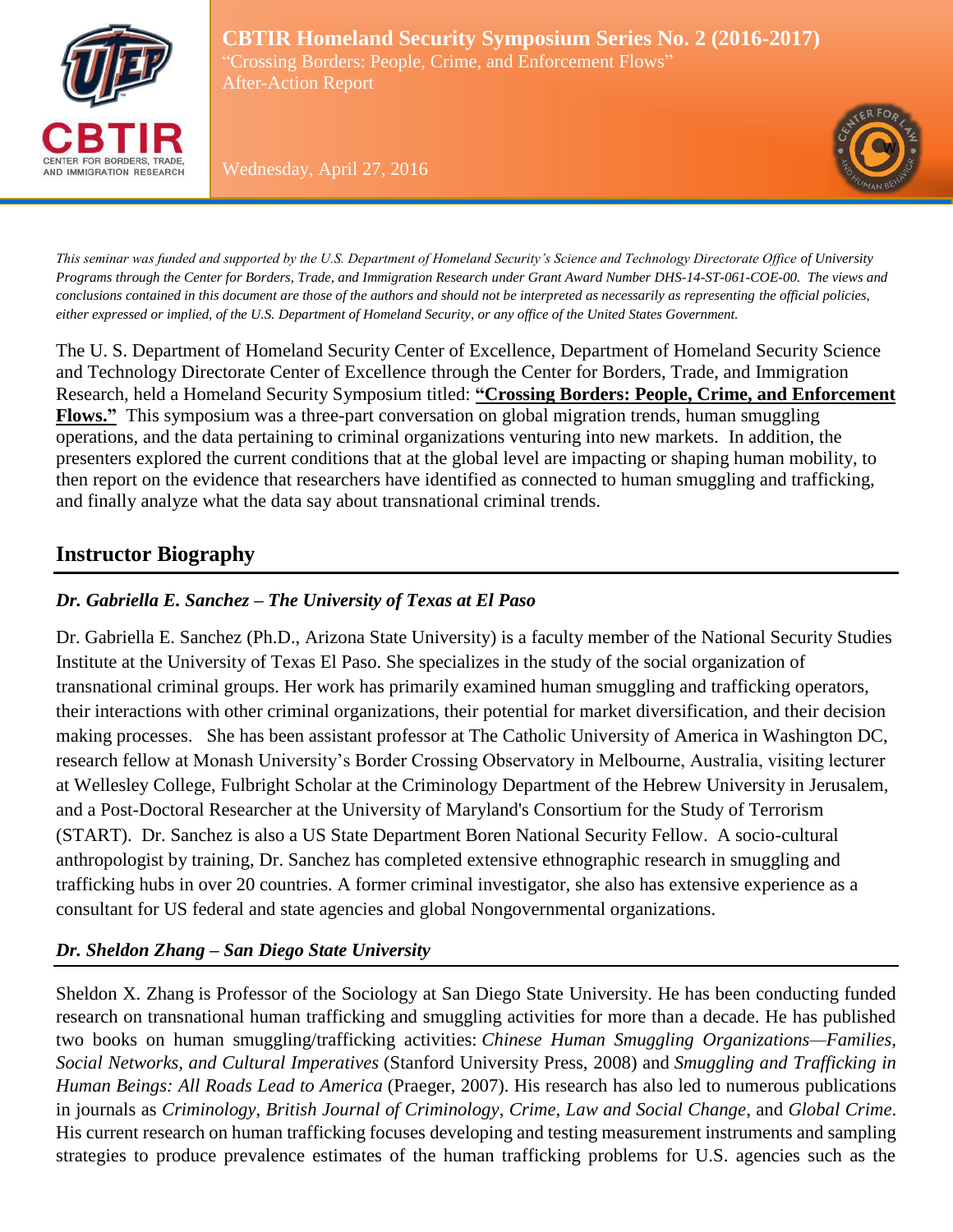National Institute of Justice (U.S. DOJ), and United Nations agencies such as the International Labor Organization (ILO) and International Organization on Migration (IOM). Zhang has led multiple federal and state funded projects studying issues ranging from human trafficking to evaluations of various community reentry programs.

# **Topics Covered**

- 1. Global Migration Trends and Irregular Migration
- 2. Human Smuggling and Human Trafficking
- 3. Migration, Borders, and Crime

## **Analysis of Symposium Feedback**

The symposium was well-attended with a total of:

- **80 Confirmed RSVPs**
- 76 Attendees (Approximately **95%** of RSVP total)

A total of 16 government agencies and one non-governmental organization was represented by the symposium attendees. Attendees from Washington, D.C., Arizona, New Mexico, and Texas attended this event. This symposium afforded particular attention to participants with interviewing and interrogation responsibilities. The following table displays each of the agencies/organizations with the total number of representatives in attendance.

| <b>Federal Agencies</b>                       |    | <b>State Agencies</b>                               |    |
|-----------------------------------------------|----|-----------------------------------------------------|----|
| <b>United States Marshall Service</b>         | 04 | <b>UTEP</b> (Police Department & Students)          | 02 |
| <b>ICE Homeland Security Investigations</b>   | 04 | New Mexico State University (Faculty &<br>Students) | 03 |
| <b>ICE Enforcement and Removal Operations</b> | 03 | University of Maryland University College           | 01 |
| Federal Bureau of Investigation               | 02 |                                                     |    |
| CBP - Office of Border Patrol – EPT Sector    | 31 |                                                     |    |
| CBP – Office of Border Patrol – TCA Sector    | 01 |                                                     |    |
| $CBP - OBP/HQ$                                | 10 |                                                     |    |
| CBP - Office of Field Operations              | 05 |                                                     |    |
| <b>US Department of State</b>                 | 02 |                                                     |    |
| Drug Enforcement Agency                       | 01 |                                                     |    |
| DoD Joint Task Force - North                  | 02 |                                                     |    |
| <b>West Texas HIDTA</b>                       | 01 |                                                     |    |
| Total                                         | 66 | Total                                               | 06 |
| <b>Local Agencies</b>                         |    | <b>Other</b>                                        |    |
| El Paso Police Department                     | 03 | Non-governmental organizations                      | 01 |
| Total                                         | 03 | Total                                               | 01 |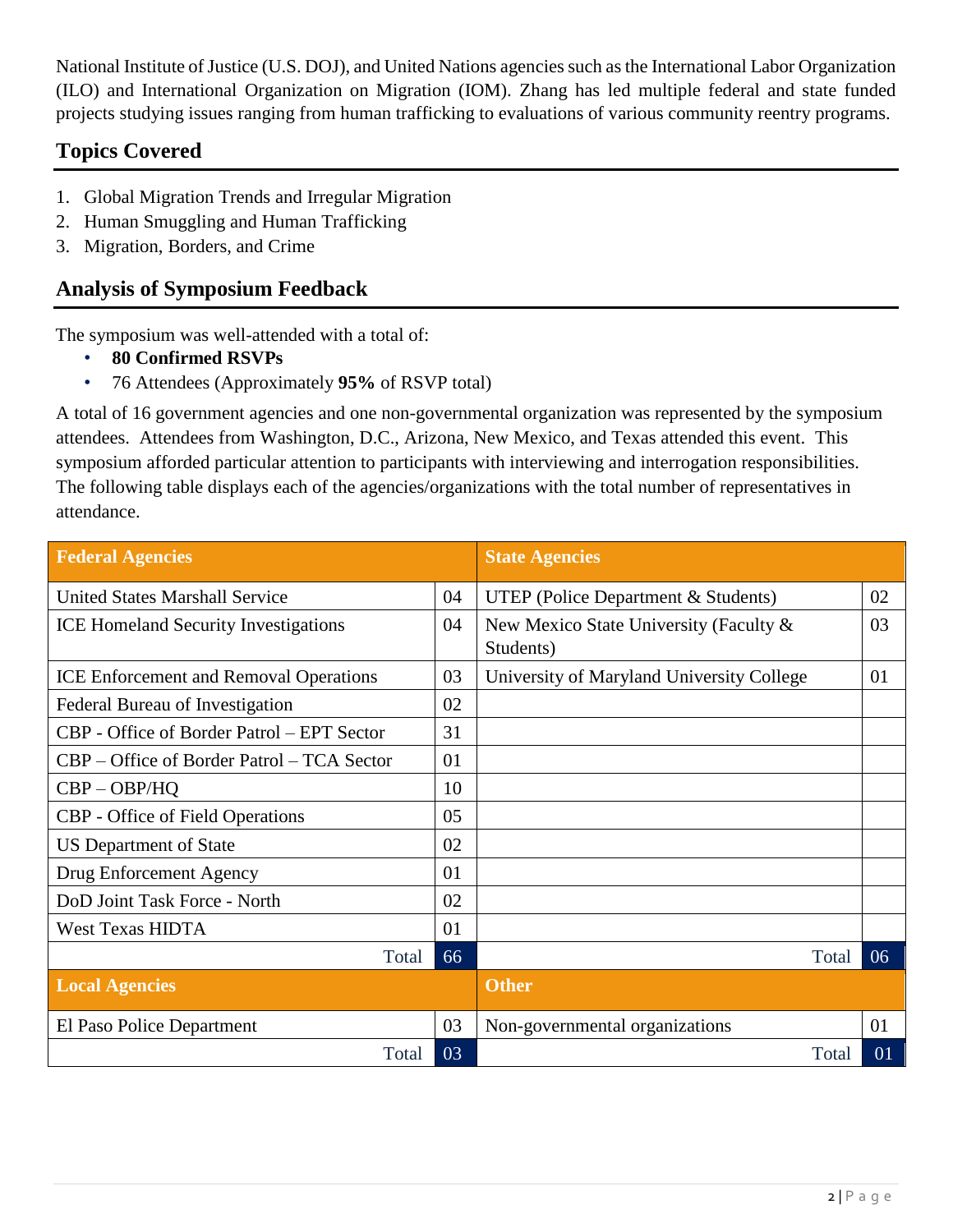

Every attendee was asked to fill out a symposium evaluation. A total of 59 surveys (77% of total attendees) were submitted. Overall, the assessment feedback was overwhelmingly positive (listed percentages are the sum of both the *"agree"* and *"strongly agree"* percentages):

| The seminar met my expectations                                                              |  |
|----------------------------------------------------------------------------------------------|--|
| The overall topics covered in this seminar were relevant and useful to my current assignment |  |
| The length of the seminar was appropriate                                                    |  |
| The seminar description accurately described the seminar content                             |  |
| The seminar class size was appropriate                                                       |  |
| The seminar started and ended on time                                                        |  |
| The seminar increased my knowledge of the subject matter                                     |  |
| The seminar increased my interest of the subject matter                                      |  |
| The overall quality of this seminar was excellent                                            |  |
| The instructors were qualified to teach this seminar                                         |  |
| The instructors' presentation style was effective                                            |  |
| The instructors demonstrated a high level of knowledge for the subject matter                |  |
| Would you attend a second more in-depth seminar on this topic?                               |  |

Open-attended responses indicated a common satisfaction with the course with particularly positive comments regarding the competence of the instructor and the content's utility and pertinence to their field of work. The following questions were asked in the exit survey and no edits have been made to the comments with the exception of spelling.

*Q5. What other topic/subject matter would you like to see presented in similar seminars, tabletop exercises or practicums?*

 TCO Networks/relationships- operating environments- decision making processes- criminal mindset/psyche/profile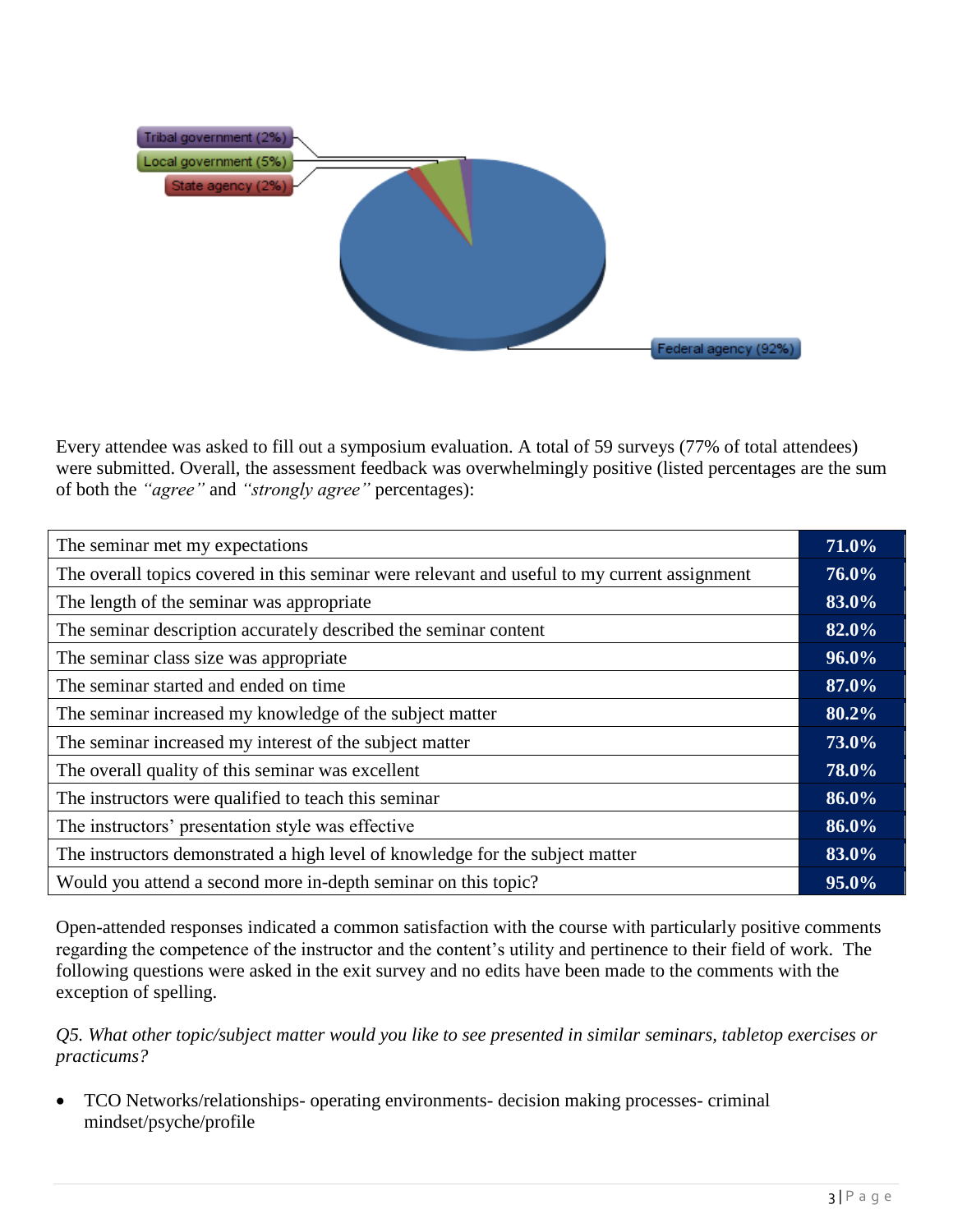- Active shooter gang activity as related to transnational crime shift of global smuggling patterns (human) health issues associated with shifting populations
- Emerging trends of money laundering facilitation in light of Mexican banking laws discouraging the technique of bulk cash smuggling
- I would like to learn more about financial transactions and money trends
- Integrity issues along the border
- Routes, structures in Mexico
- Interviewing techniques or law changes relating to drugs and immigration
- Economic: problems with immigration issues
- More current events about what is currently happening on top of research that has been done. Who is in charge/what organizations are involved etc.
- How the topics/subjects connect to U.S. Security
- The real reason for children crossing the border unaccompanied
- More in depth discussion of violence on the border
- Labor trafficking- specific high tech markets
- Social Media- Criminal Conduct
- A history in infrastructure based on border security vs. a history of risk based border security
- Violence between cartels and territories
- How immigration will impact the U.S. and our communities 15-20 years from now? Politically, the criminal element is exploiting relaxed IMM policies that have been weakened for political reasons, example: asylum process
- Relationship of TCO's operation in Mexico to the government of Mexico
- Collaboration between MX TCO and Terror Org. Understand of TCO territory power and control
- Topics: collaboration between MX TCO's and Terrorist organizations relationships between various MX TCO's
- Charrette to explore areas of research for academics incorporate victim service providers
- Traffic has shifted throughout the southwest border but each time we react as if it is a new problem- we can't control RGV like TCA, like ELP, etc. should have a plan by now
- The unaccompanied children and family unit issues we are facing with other than Mexicans, are citizens from Central America. How are current Presidential Candidates and political policies affecting illegal immigrants?

#### *Q6. If there are any additional comments you have about the seminar topics covered please provide them below.*

- Great idea. Would recommend the sessions be longer
- Trends change with day to day operations. I guess I would like a more up to date information
- Have updated research information
- A place to come in and out, a lot of people couldn't do that- field phone calls; so they left
- More bathrooms for break, find venue which allows drinks
- Great Symposium, but please allow more time for Q/A. The input/questions from the "rich" audience would be of great benefit for all of us, presenters included.
- A lunch break should be accommodated.
- Excellent Symposium
- Great Presentation
- Great course overall
- Dr. Zhang's topic very interesting addressing more of what is going on now, the hidden subtitle aspects of smuggling
- Overall enjoying and educational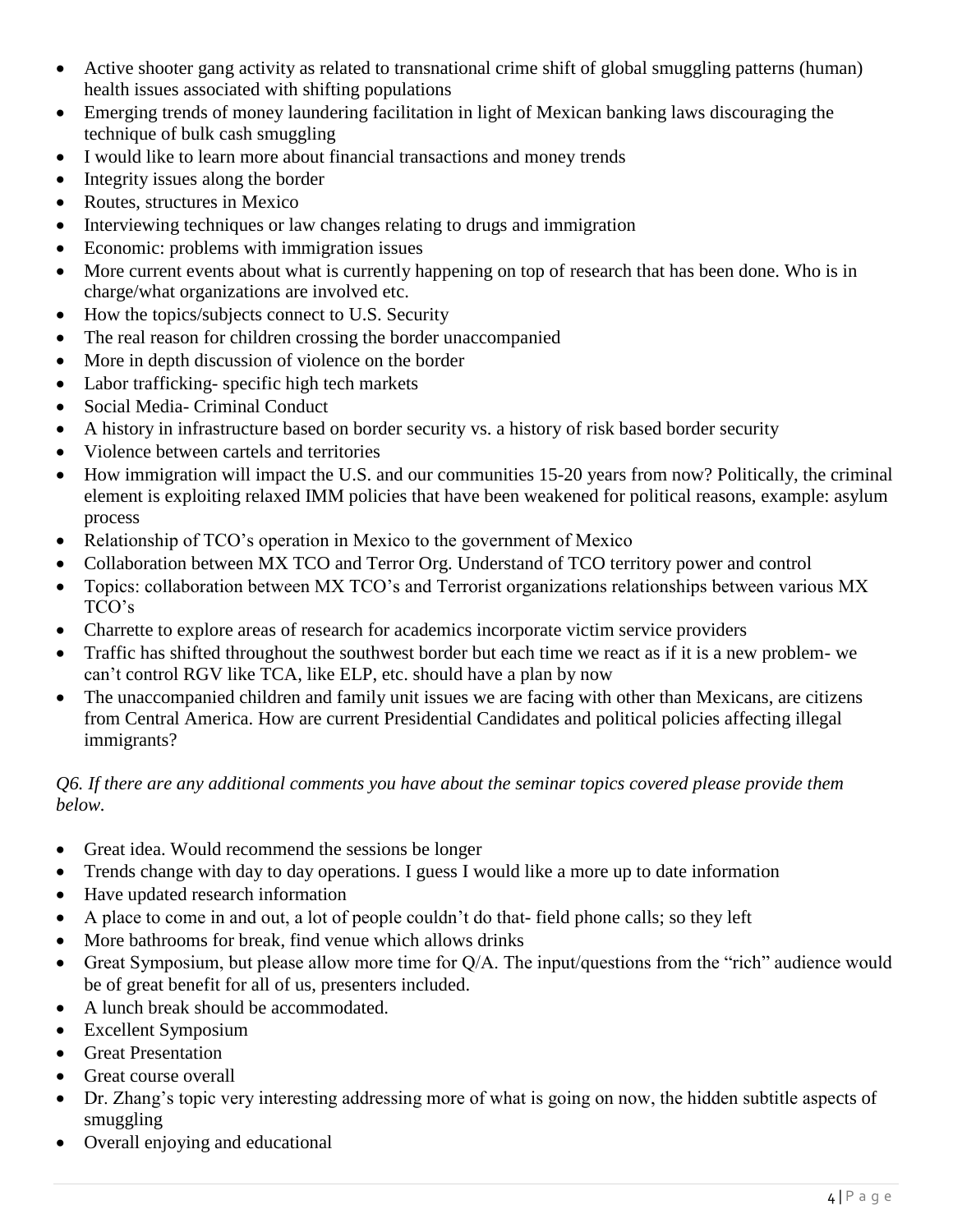Time allotted to the symposium should have been longer to allow for more  $Q \& A$  and discussion. It may be useful to designate time for each agency to provide input into discussions so participants can gather a wide range of useful perspective.

## **Webcast Analytics**

This symposium was the first effort to add a webcast feature as part of the value added deliverable of this grant. Although the number of participants was low (6), this webcast provided an opportunity to learn about the challenges and gaps of this medium for the symposium series. It is anticipated that the PI will continue with simultaneous webcast broadcasting of the symposium series with efforts to increase viewership through this medium.

**Geo-locations:** District of Columbia, Nevada, and Texas **Average View Duration:** 34:40 minutes **New Views since Live Webcast:** 17 **Playbacks:** 30 times

## **Learning**

Every attendee was asked to take a six (6) question Pretest Questionnaire in order to gauge the level of understanding of the topic. In addition, the participants were asked to take the same six (6) question Posttest Questionnaire at the conclusion of the symposium. The first question asked of the participant to self-measure their level of knowledge on the topic on a 1 to 10 scale with 1 as very *Knowledgeable* and 10 as *No knowledge*. A total of 58 pretests/posttests (76% of total attendees) were returned by the participants.

*Analysis*: Self-evaluation by the participants indicated an **8% increase** in learning. The average Pretest Questionnaire score was **72%** and the average Posttest Questionnaire score was **90%**. The results of the Pretest and Posttest Questionnaires revealed an **18% increase** in learning. Although the **18%** increase in learning was above the self-evaluation, it did not meet the 30% benchmark targeted.

## **Lessons Learned**

As part of the program's self-evaluation process the following areas will be addressed:

- Seek the assistance of the Homeland Security Symposium Series Advisory Board in achieving a higher rate of return for both the Exit Surveys and Pretest and Posttest Questionnaires.
- Continue to emphasis to symposium participants the importance of the Exit Surveys and Pretest and Posttest Questionnaires.
- Ensure that the degree of difficulty in the Pretest and Posttest Questionnaire commensurate with the level of understanding of symposium participants.
- It appears that an inordinate number of participants were concerned with the lack of coffee and water for the venue. Future symposiums will be scheduled for venues that allow coffee and water.
- The first webcast of the symposium had several issues that will addressed (non-stable link, advertising of the feature, and sound quality). These issues are being addressed through delivering the webcast on a stable platform that allows a longer term advertising feature.
- Harvesting more precise information of webcast participation is currently being addressed.